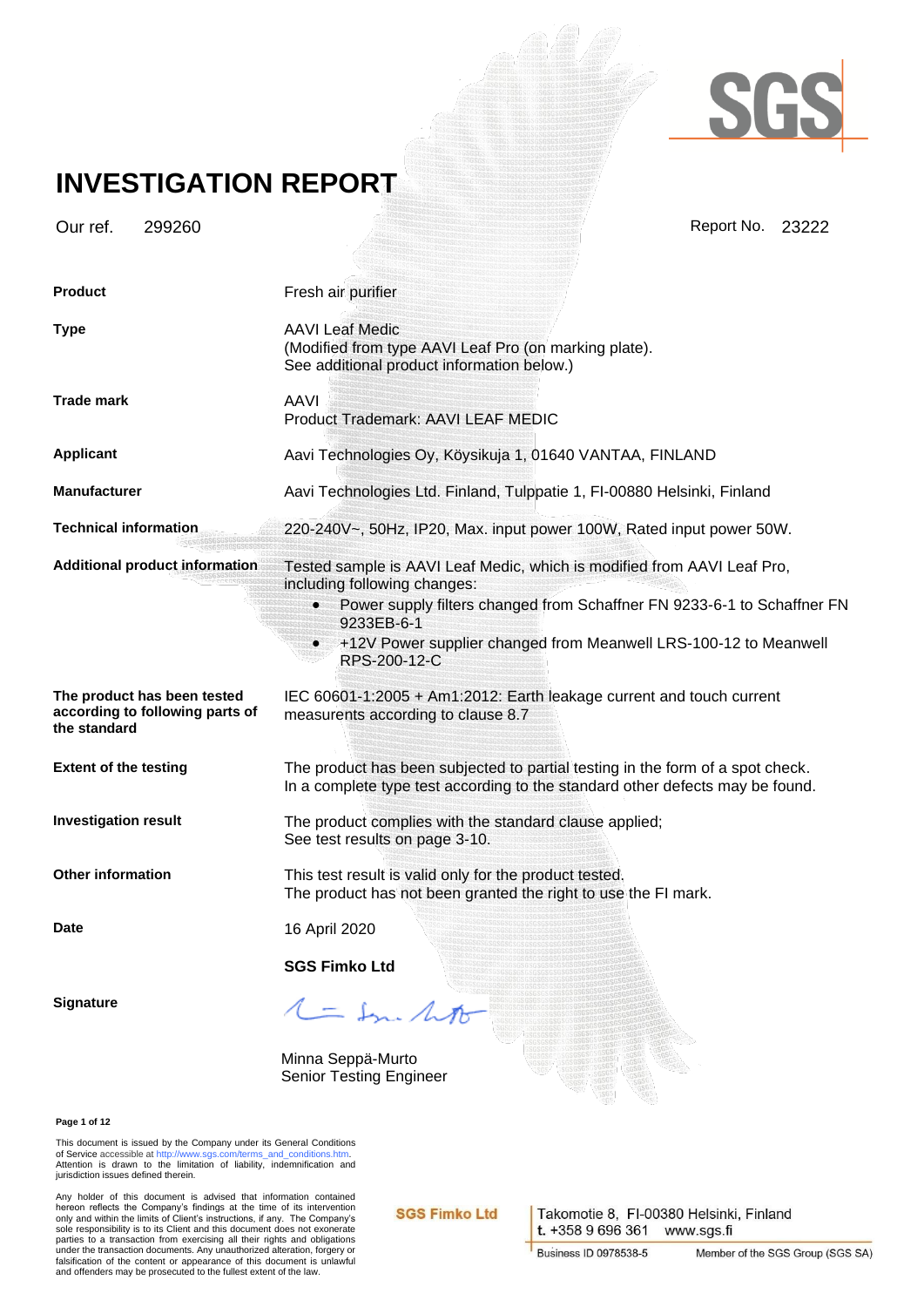

Report No. 23222

**Additional information** This partial testing is not sufficient to verify that the product complies with the standard or the requirement of the directive.

> The investigation report does not give the right to use the FI mark, SGS Fimko's EMC mark or refer to SGS Fimko's testing when marketing the product.



#### **Page 2 of 12**

This document is issued by the Company under its General Conditions of Service accessible a[t http://www.sgs.com/terms\\_and\\_conditions.htm.](http://www.sgs.com/terms_and_conditions.htm) Attention is drawn to the limitation of liability, indemnification and jurisdiction issues defined therein.

Any holder of this document is advised that information contained<br>hereon reflects the Company's findings at the time of its intervention<br>only and within the limits of Client's instructions, if any. The Company's<br>sole respo parties to a transaction from exercising all their rights and obligations under the transaction documents. Any unauthorized alteration, forgery or falsification of the content or appearance of this document is unlawful and offenders may be prosecuted to the fullest extent of the law.

### **SGS Fimko Ltd**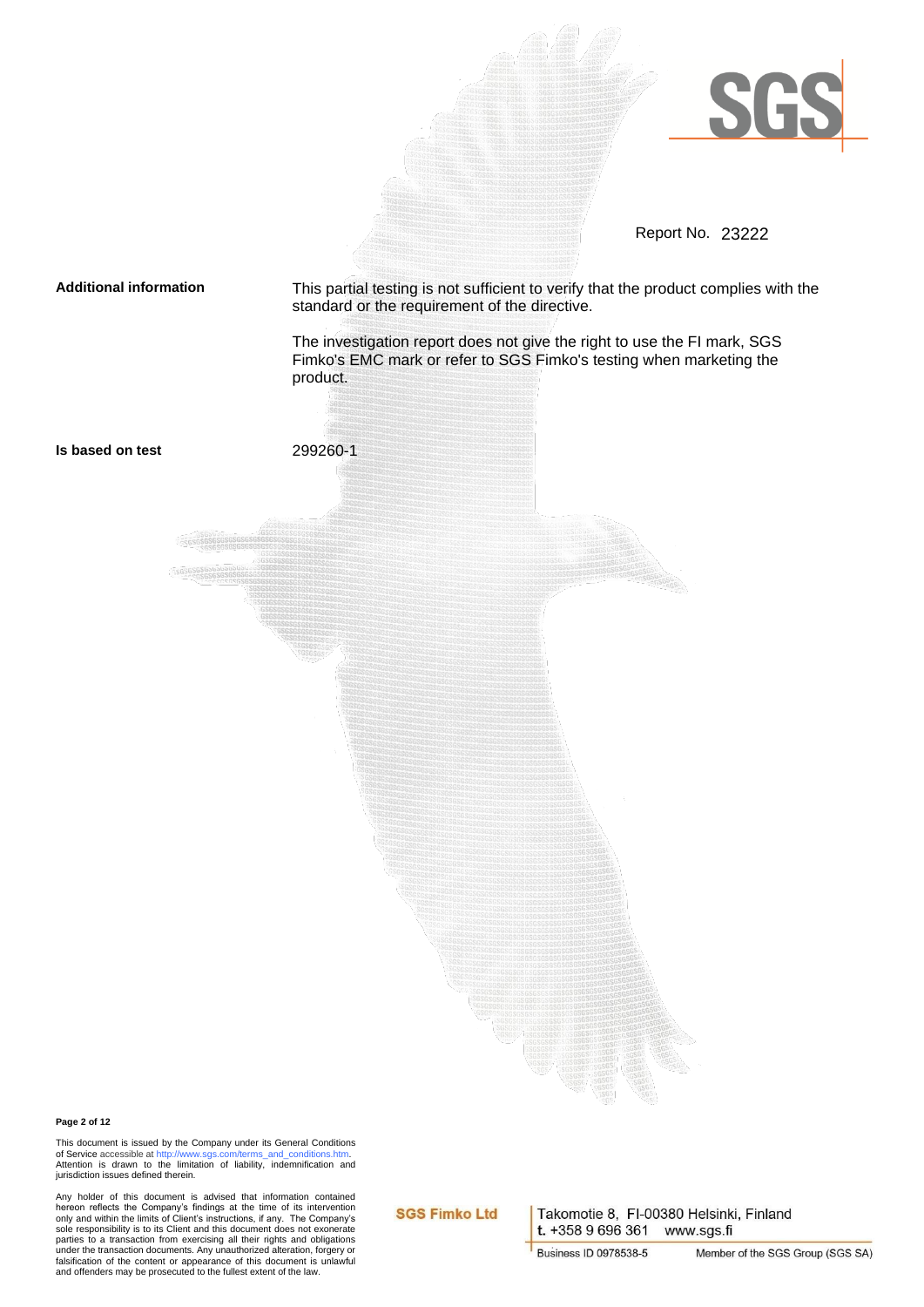

### **Test results**

**1. IEC 60601-1:2005 + Am1:2012; clause 8.7 (earth leakage current and touch current measurements)**

In this partial testing earth leakage current and touch current measurements were made according to clause 8.7 in following conditions:

– at normal room temperature; before and following the humidity preconditioning treatment as described in clause 5.7 of IEC 60601-1:2005 + Am1:2012;

– with the highest rated supply frequency;

– with a supply equal to 110 % of the highest rated mains voltage;

– with measuring device (MD) according to Figure 12 of IEC 60601-1:2005 + Am1:2012 and additionally with non-frequency-weighted device (NFWD);

– with detachable power supply cord provided by the manufacturer;

– with measuring circuit according to Figure 13 of IEC 60601-1:2005 + Am1:2012 for earth lekage current; – with considering only single fault condition for the earth leakage current: the interruption of one supply conductor at a time

– with measuring circuit according to Figure 14 of IEC 60601-1:2005 + Am1:2012 for touch current; – with considering following single fault conditions for the touch current: the interruption of one supply

conductor at a time and interruption of a single protective earth conductor;

– with equipment turned on, fan speed: slow.

According to clause 8.7.3c) of IEC 60601-1:2005 + Am1:2012: allowable values of the touch current are 100 µA in normal condition (NC) and 500 µA in single fault condition (SFC)

According to clause 8.7.3 d) of IEC 60601-1:2005 + Am1:2012: The allowable values of the earth leakage current are 5 mA in normal condition and 10 mA in single fault condition;

According to clause 8.7.3 e) of iec 60601-1:2005 + am1:2012: additionally, regardless of waveform and frequency, no leakage current shall exceed 10 mA r.m.s. in normal condition or in single fault condition when measured with a non-frequency-weighted device.

**Conclusion:** Allowable values of earth leakage current and touch current were not exceeded. See table below.



This document is issued by the Company under its General Conditions<br>of Service accessible at http://www.sqs.com/terms.and.conditions.htm of Service accessible at http. Attention is drawn to the limitation of liability, indemnification and jurisdiction issues defined therein.

Any holder of this document is advised that information contained hereon reflects the Company's findings at the time of its intervention only and within the limits of Client's instructions, if any. The Company's sole responsibility is to its Client and this document does not exonerate parties to a transaction from exercising all their rights and obligations under the transaction documents. Any unauthorized alteration, forgery or falsification of the content or appearance of this document is unlawful and offenders may be prosecuted to the fullest extent of the law.

**SGS Fimko Ltd**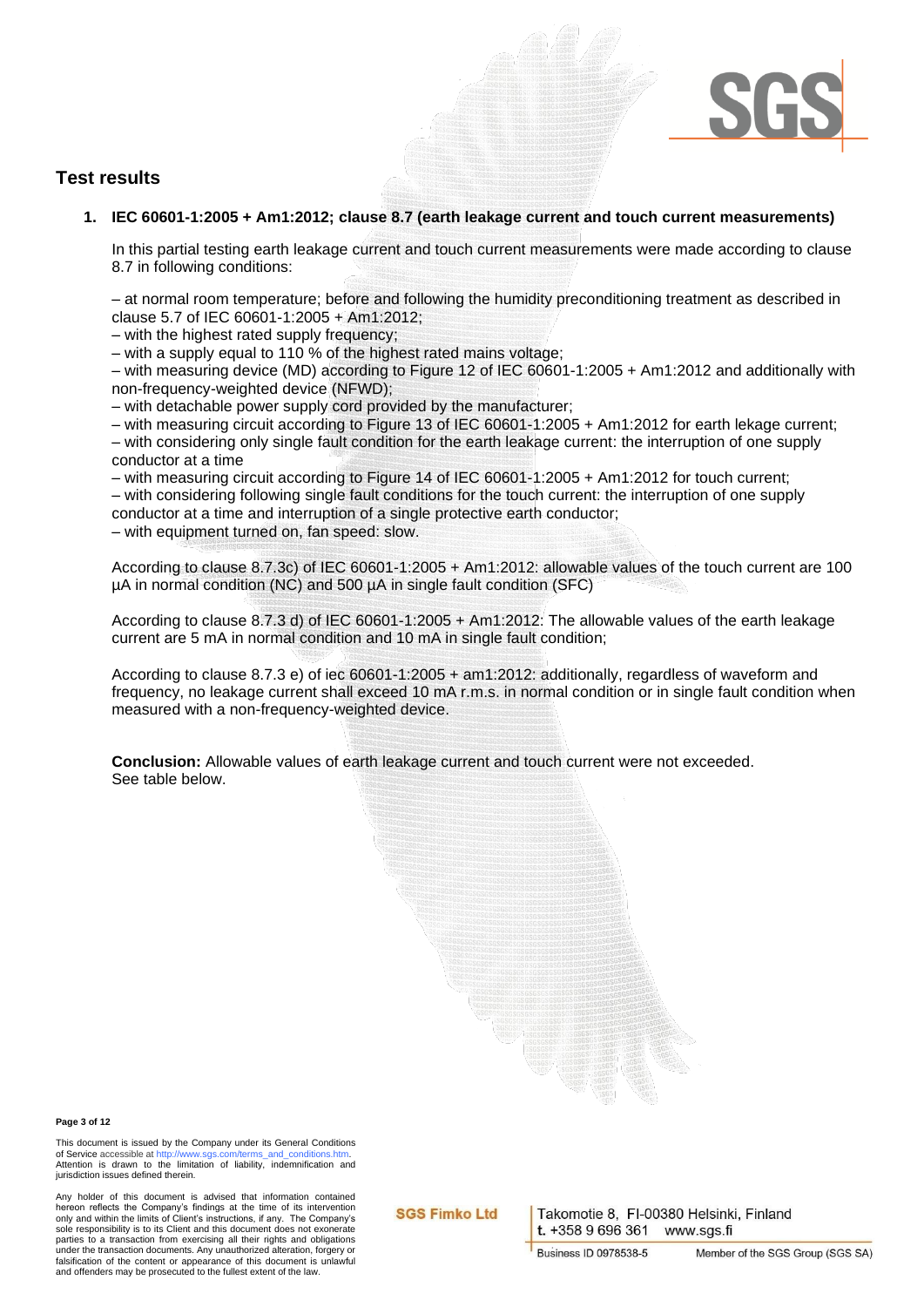| 8.7<br><b>TABLE: leakage current</b>                                    |                                 |                                    |                                       |                                                                                  | <b>Pass</b> |
|-------------------------------------------------------------------------|---------------------------------|------------------------------------|---------------------------------------|----------------------------------------------------------------------------------|-------------|
| Type of leakage current and test<br>condition (including single faults) | <b>Supply</b><br>voltage<br>(V) | <b>Supply</b><br>frequenc<br>y(Hz) | <b>Measured</b><br>max.<br>value (µA) | <b>Remarks</b>                                                                   |             |
| Fig. 13 - Earth Leakage (ER)                                            |                                 |                                    |                                       | Maximum allowed values:<br>MD: 5 mA NC; 10 mA SFC<br>NFWD: 10mA                  |             |
| ER- B- NC, S1=1, S5=1                                                   | 264                             | 50                                 | MD: 367<br><b>NFWD: 371</b>           |                                                                                  |             |
| ER- B- NC, S1=1, S5=0                                                   | 264                             | 50                                 | MD: 344<br><b>NFWD: 349</b>           |                                                                                  |             |
| ER- B- SFC, S1=0, S5=1                                                  | 264                             | 50                                 | MD: 264<br><b>NFWD: 273</b>           |                                                                                  |             |
| ER- B- SFC, S1=0, S5=0                                                  | 264                             | 50                                 | MD: 264<br><b>NFWD: 273</b>           |                                                                                  |             |
| ER- A- NC, S1=1, S5=1                                                   | 264                             | 50                                 | MD: 380<br><b>NFWD: 386</b>           |                                                                                  |             |
| ER- A- NC, $S1=1$ , $S5=0$                                              | 264                             | 50                                 | MD:333<br><b>NFWD: 340</b>            |                                                                                  |             |
| ER- A- SFC, S1=0, S5=1                                                  | 264                             | 50                                 | MD:257<br><b>NFWD: 269</b>            |                                                                                  |             |
| ER- A- SFC, S1=0, S5=0                                                  | 264                             | 50                                 | MD: 258<br><b>NFWD: 269</b>           |                                                                                  |             |
| Fig. 14 - Touch Current (TC)                                            |                                 |                                    |                                       | Maximum allowed values:<br>MD: 100 µA NC; 500 µA SFC<br>NFWD: 10mA               |             |
| TC-B-NC, $S1=1$ , $S5=1$ , $S7=1$                                       | 264                             | 50                                 | MD: 0,9<br><b>NFWD: 3,7</b>           |                                                                                  |             |
| TC-B-NC, $S1=1$ , $S5=0$ , $S7=1$                                       | 264                             | 50                                 | MD: 0,9<br><b>NFWD: 3,7</b>           |                                                                                  |             |
| TC-B-SFC, S1=0, S5=1, S7=1                                              | 264                             | 50                                 | MD: 0,9<br><b>NFWD: 4,9</b>           | With test finger pushed through<br>ventilation openings in top (on<br>the leaf). |             |
| TC-B-SFC, S1=0, S5=0, S7=1                                              | 264                             | 50                                 | MD: 0,9<br><b>NFWD: 4,9</b>           |                                                                                  |             |
| TC-B-SFC, S1=1, S5=1, S7=0                                              | 264                             | 50                                 | MD: 1,3<br><b>NFWD: 4,0</b>           |                                                                                  |             |
| TC-B-SFC, S1=1, S5=0, S7=0                                              | 264                             | 50                                 | MD: 1,4<br><b>NFWD: 4,4</b>           |                                                                                  |             |
| TC-A-NC, S1=1, S5=1, S7=1                                               | 264                             | 50                                 | MD: 0,9<br><b>NFWD: 3,8</b>           |                                                                                  |             |
| TC-A-NC, S1=1, S5=0, S7=1                                               | 264                             | 50                                 | MD: 0,9<br><b>NFWD: 4,2</b>           |                                                                                  |             |

### **Page 4 of 12**

This document is issued by the Company under its General Conditions<br>of Service accessible a[t http://www.sgs.com/terms\\_and\\_conditions.htm.](http://www.sgs.com/terms_and_conditions.htm)<br>Attention is drawn to the limitation of liability, indemnification and jurisdiction issues defined therein.

Any holder of this document is advised that information contained<br>hereon reflects the Company's findings at the time of its intervention<br>only and within the limits of Client's instructions, if any. The Company's<br>sole respo falsification of the content or appearance of this document is unlawful and offenders may be prosecuted to the fullest extent of the law.

**SGS Fimko Ltd**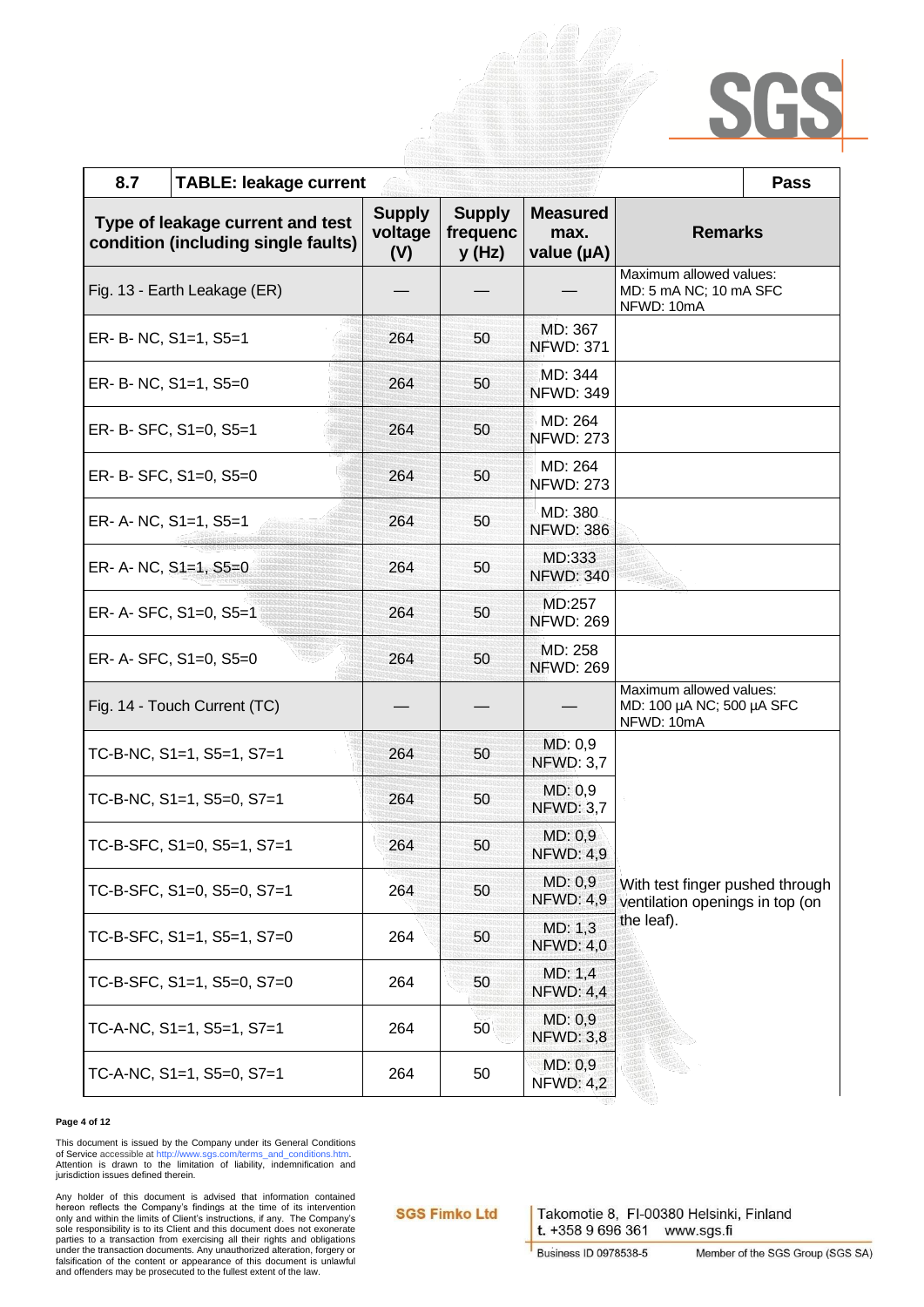| TC-A-SFC, S1=0, S5=1, S7=1        | 264 | 50 | MD: 0,8<br><b>NFWD: 5,2</b> |                                                                   |
|-----------------------------------|-----|----|-----------------------------|-------------------------------------------------------------------|
| TC-A-SFC, S1=0, S5=0, S7=1        | 264 | 50 | MD: 0,8<br><b>NFWD: 5,5</b> |                                                                   |
| TC-A-SFC, S1=1, S5=1, S7=0        | 264 | 50 | MD: 1,1<br><b>NFWD: 4,2</b> |                                                                   |
| TC-A-SFC, S1=1, S5=0, S7=0        | 264 | 50 | MD: 1,1<br><b>NFWD: 4,4</b> |                                                                   |
| TC-B-NC, S1=1, S5=1, S7=1         | 264 | 50 | MD: 1,1<br><b>NFWD: 3,4</b> |                                                                   |
| TC-B-NC, $S1=1$ , $S5=0$ , $S7=1$ | 264 | 50 | MD:1,0<br><b>NFWD: 3,4</b>  |                                                                   |
| TC-B-SFC, S1=0, S5=1, S7=1        | 264 | 50 | MD: 1,1<br><b>NFWD: 4,3</b> |                                                                   |
| TC-B-SFC, S1=0, S5=0, S7=1        | 264 | 50 | MD: 1,1<br><b>NFWD: 4,3</b> |                                                                   |
| TC-B-SFC, S1=1, S5=1, S7=0        | 264 | 50 | MD: 5,2<br><b>NFWD: 6,2</b> |                                                                   |
| TC-B-SFC, S1=1, S5=0, S7=0        | 264 | 50 | MD: 4,9<br><b>NFWD: 6,0</b> | Enclosure, above ventilation<br>openings in top (metal foil used) |
| TC-A-NC, S1=1, S5=1, S7=1         | 264 | 50 | MD: 0.9<br>NFWD:3,3         |                                                                   |
| TC-A-NC, $S1=1$ , $S5=0$ , $S7=1$ | 264 | 50 | MD: 0,9<br>NFWD:3,3         |                                                                   |
| TC-A-SFC, S1=0, S5=1, S7=1        | 264 | 50 | MD: 0.9<br>NFWD:4,3         |                                                                   |
| TC-A-SFC, S1=0, S5=0, S7=1        | 264 | 50 | MD: 0,8<br><b>NFWD: 4,3</b> |                                                                   |
| TC-A-SFC, S1=1, S5=1, S7=0        | 264 | 50 | MD: 1,6<br><b>NFWD: 3,8</b> |                                                                   |
| TC-A-SFC, S1=1, S5=0, S7=0        | 264 | 50 | MD: 1,4<br><b>NFWD: 3,8</b> |                                                                   |
| TC-B-NC, S1=1, S5=1, S7=1         | 264 | 50 | MD: 0,9<br><b>NFWD: 3,8</b> | Enclosure, side (metal foil<br>used)                              |
| TC-B-NC, S1=1, S5=0, S7=1         | 264 | 50 | MD: 0,9<br><b>NFWD: 3,9</b> |                                                                   |
| TC-B-SFC, S1=0, S5=1, S7=1        | 264 | 50 | MD: 0.9<br><b>NFWD: 4,6</b> |                                                                   |
| TC-B-SFC, S1=0, S5=0, S7=1        | 264 | 50 | MD: 0,9<br><b>NFWD: 4,6</b> |                                                                   |

### **Page 5 of 12**

This document is issued by the Company under its General Conditions<br>of Service accessible a[t http://www.sgs.com/terms\\_and\\_conditions.htm.](http://www.sgs.com/terms_and_conditions.htm)<br>Attention is drawn to the limitation of liability, indemnification and jurisdiction issues defined therein.

Any holder of this document is advised that information contained<br>hereon reflects the Company's findings at the time of its intervention<br>only and within the limits of Client's instructions, if any. The Company's<br>sole respo falsification of the content or appearance of this document is unlawful and offenders may be prosecuted to the fullest extent of the law.

**SGS Fimko Ltd**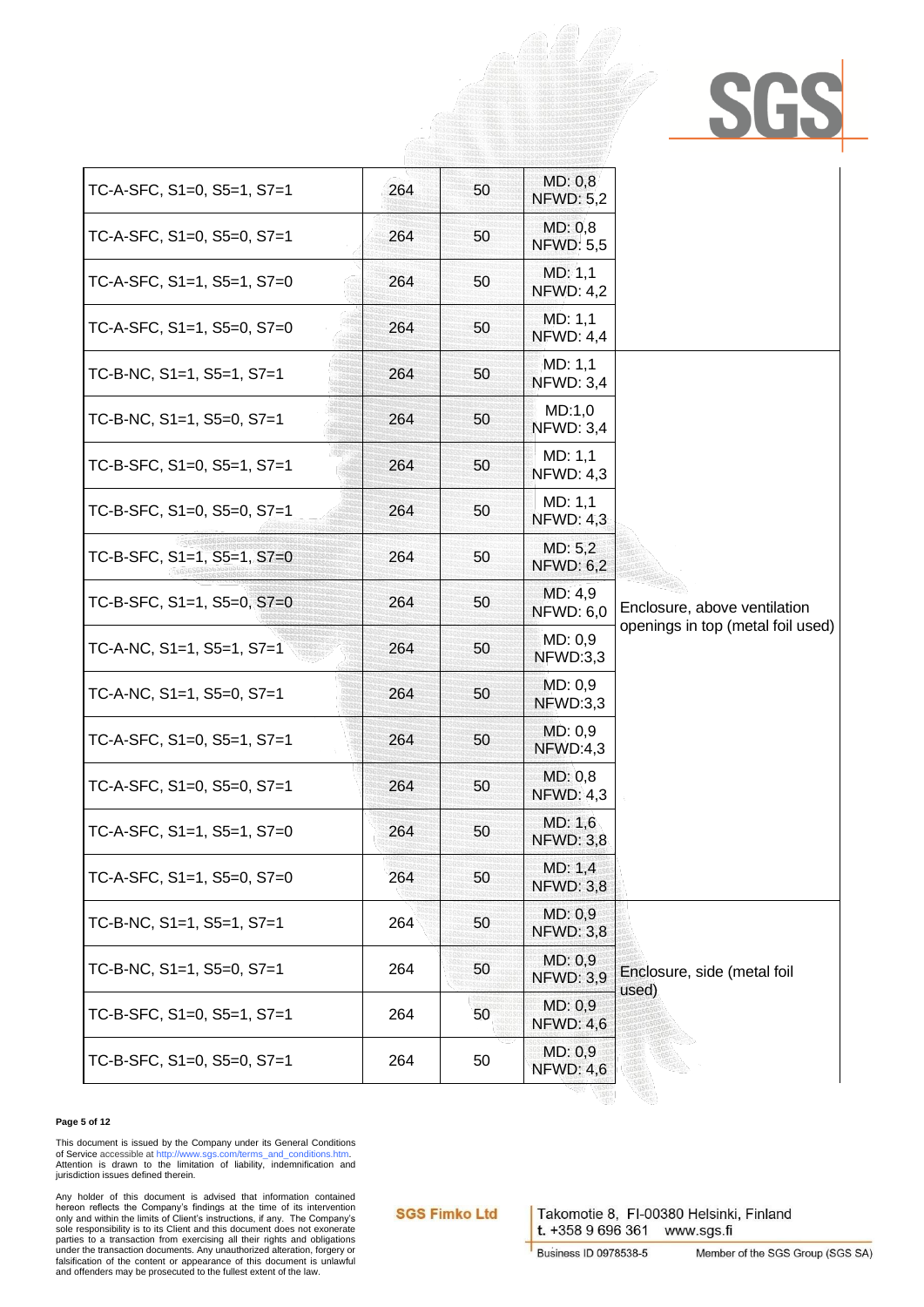| TC-B-SFC, S1=1, S5=1, S7=0         | 264 | 50 | MD: 2,5<br><b>NFWD: 4,7</b> |                                               |
|------------------------------------|-----|----|-----------------------------|-----------------------------------------------|
| TC-B-SFC, S1=1, S5=0, S7=0         | 264 | 50 | MD: 2,4<br><b>NFWD: 4,5</b> |                                               |
| TC-A-NC, $S1=1$ , $S5=1$ , $S7=1$  | 264 | 50 | MD: 0,9<br><b>NFWD: 4,4</b> |                                               |
| TC-A-NC, $S1=1$ , $S5=0$ , $S7=1$  | 264 | 50 | MD: 0.9<br><b>NFWD: 4,3</b> |                                               |
| TC-A-SFC, S1=0, S5=1, S7=1         | 264 | 50 | MD: 0,8<br><b>NFWD: 5,1</b> |                                               |
| TC-A-SFC, S1=0, S5=0, S7=1         | 264 | 50 | MD:0,9<br><b>NFWD: 5,0</b>  |                                               |
| TC-A-SFC, S1=1, S5=1, S7=0         | 264 | 50 | MD:1,9<br><b>NFWD: 4,9</b>  |                                               |
| TC-A-SFC, S1=1, S5=0, S7=0         | 264 | 50 | MD: 1,6<br><b>NFWD: 4,7</b> |                                               |
| TC-B-NC, $S1=1$ , $S5=1$ , $S7=1$  | 264 | 50 | MD: 0,9<br><b>NFWD: 3,4</b> |                                               |
| TC-B-NC, S1=1, S5=0, S7=1          | 264 | 50 | MD: 0,9<br><b>NFWD: 3,4</b> |                                               |
| TC-B-SFC, $S1=0$ , $S5=1$ , $S7=1$ | 264 | 50 | MD: 0,9<br>NFWD:3,9         |                                               |
| TC-B-SFC, S1=0, S5=0, S7=1         | 264 | 50 | MD: 0,8<br><b>NFWD: 3,9</b> |                                               |
| TC-B-SFC, S1=1, S5=1, S7=0         | 264 | 50 | MD: 1,6<br><b>NFWD: 3,7</b> |                                               |
| TC-B-SFC, S1=1, S5=0, S7=0         | 264 | 50 | MD: 1,5<br><b>NFWD: 3,7</b> | Handle of the door/cover (metal<br>foil used) |
| TC-A-NC, S1=1, S5=1, S7=1          | 264 | 50 | MD: 0,9<br><b>NFWD: 3,5</b> |                                               |
| TC-A-NC, $S1=1$ , $S5=0$ , $S7=1$  | 264 | 50 | MD:0,8<br><b>NFWD: 3,6</b>  |                                               |
| TC-A-SFC, S1=0, S5=1, S7=1         | 264 | 50 | MD: 0,9<br><b>NFWD: 4,1</b> |                                               |
| TC-A-SFC, S1=0, S5=0, S7=1         | 264 | 50 | MD: 0,9<br><b>NFWD: 4,2</b> |                                               |
| TC-A-SFC, S1=1, S5=1, S7=0         | 264 | 50 | MD: 1,6<br><b>NFWD: 3,9</b> |                                               |
| TC-A-SFC, S1=1, S5=0, S7=0         | 264 | 50 | MD:1,5<br><b>NFWD: 3,8</b>  |                                               |

### **Page 6 of 12**

This document is issued by the Company under its General Conditions<br>of Service accessible a[t http://www.sgs.com/terms\\_and\\_conditions.htm.](http://www.sgs.com/terms_and_conditions.htm)<br>Attention is drawn to the limitation of liability, indemnification and jurisdiction issues defined therein.

Any holder of this document is advised that information contained<br>hereon reflects the Company's findings at the time of its intervention<br>only and within the limits of Client's instructions, if any. The Company's<br>sole respo parties to a transaction from exercising all their rights and obligations under the transaction documents. Any unauthorized alteration, forgery or falsification of the content or appearance of this document is unlawful and offenders may be prosecuted to the fullest extent of the law.

**SGS Fimko Ltd**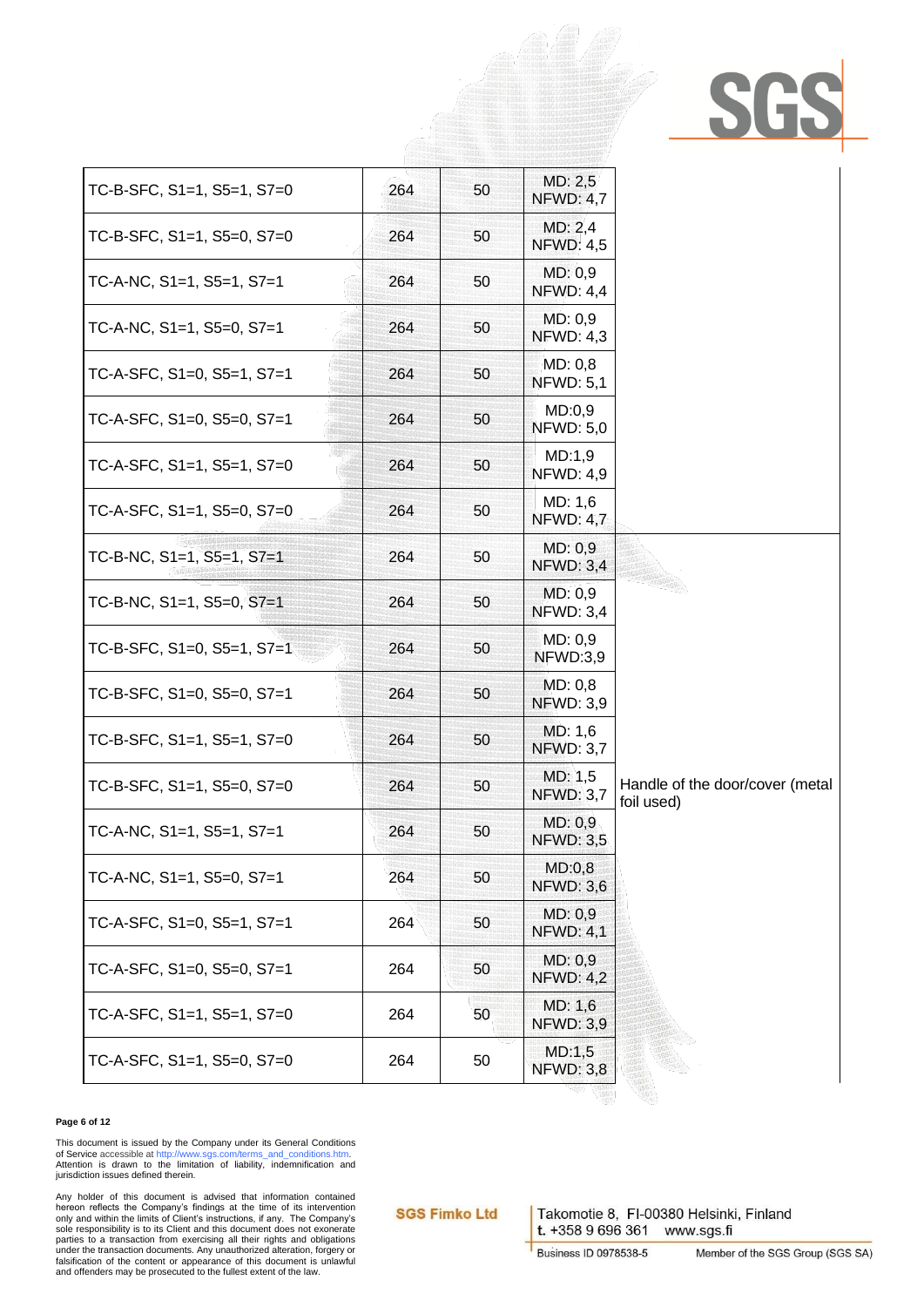| TC-B-NC, S1=1, S5=1, S7=1          | 264 | 50 | MD: 0,9<br><b>NFWD: 2,9</b>  |                                                                          |  |
|------------------------------------|-----|----|------------------------------|--------------------------------------------------------------------------|--|
| TC-B-NC, $S1=1$ , $S5=0$ , $S7=1$  | 264 | 50 | MD: 0,9<br>NFWD:3,0          |                                                                          |  |
| TC-B-SFC, S1=0, S5=1, S7=1         | 264 | 50 | MD: 0.9<br><b>NFWD: 3,6</b>  |                                                                          |  |
| TC-B-SFC, S1=0, S5=0, S7=1         | 264 | 50 | MD: 0,9<br><b>NFWD: 3,6</b>  |                                                                          |  |
| TC-B-SFC, S1=1, S5=1, S7=0         | 264 | 50 | MD: 1,2<br><b>NFWD: 3,2</b>  |                                                                          |  |
| TC-B-SFC, S1=1, S5=0, S7=0         | 264 | 50 | MD: 1,2<br><b>NFWD: 3,2</b>  | Plastic part (collector) inside<br>(metal foil used, cover/door<br>open) |  |
| TC-A-NC, S1=1, S5=1, S7=1          | 264 | 50 | MD: 0,9<br><b>NFWD: 3,1</b>  |                                                                          |  |
| TC-A-NC, S1=1, S5=0, S7=1          | 264 | 50 | MD: 0,8<br><b>NFWD: 3,1</b>  |                                                                          |  |
| TC-A-SFC, S1=0, S5=1, S7=1         | 264 | 50 | MD: 0,8<br><b>NFWD: 3,8</b>  |                                                                          |  |
| TC-A-SFC, S1=0, S5=0, S7=1         | 264 | 50 | MD: 0,9<br><b>NFWD: 3,9</b>  |                                                                          |  |
| TC-A-SFC, $S1=1$ , $S5=1$ , $S7=0$ | 264 | 50 | MD: 1,2<br><b>NFWD: 3,5</b>  |                                                                          |  |
| TC-A-SFC, S1=1, S5=0, S7=0         | 264 | 50 | MD: 1,1<br><b>NFWD: 3,3</b>  |                                                                          |  |
| TC-B-NC, S1=1, S5=1, S7=1          | 264 | 50 | MD: 0,9<br>NFWD:6,5          |                                                                          |  |
| TC-B-NC, $S1=1$ , $S5=0$ , $S7=1$  | 264 | 50 | MD: 0,9<br><b>NFWD: 6,5</b>  |                                                                          |  |
| TC-B-SFC, S1=0, S5=1, S7=1         | 264 | 50 | MD: 0,9<br><b>NFWD:17,7</b>  | Metal part inside<br>(cover/door open)                                   |  |
| TC-B-SFC, S1=0, S5=0, S7=1         | 264 | 50 | MD: 0,9<br><b>NFWD:17,7</b>  |                                                                          |  |
| TC-B-SFC, S1=1, S5=1, S7=0         | 264 | 50 | MD: 13,9<br><b>NFWD:21,2</b> |                                                                          |  |
| TC-B-SFC, S1=1, S5=0, S7=0         | 264 | 50 | MD: 13,6<br><b>NFWD:21,0</b> |                                                                          |  |
| TC-A-NC, $S1=1$ , $S5=1$ , $S7=1$  | 264 | 50 | MD: 0,9<br><b>NFWD: 6,0</b>  |                                                                          |  |
| TC-A-NC, S1=1, S5=0, S7=1          | 264 | 50 | MD: 0,9<br><b>NFWD: 6,0</b>  |                                                                          |  |

### **Page 7 of 12**

This document is issued by the Company under its General Conditions<br>of Service accessible a[t http://www.sgs.com/terms\\_and\\_conditions.htm.](http://www.sgs.com/terms_and_conditions.htm)<br>Attention is drawn to the limitation of liability, indemnification and jurisdiction issues defined therein.

Any holder of this document is advised that information contained<br>hereon reflects the Company's findings at the time of its intervention<br>only and within the limits of Client's instructions, if any. The Company's<br>sole respo parties to a transaction from exercising all their rights and obligations under the transaction documents. Any unauthorized alteration, forgery or falsification of the content or appearance of this document is unlawful and offenders may be prosecuted to the fullest extent of the law.

**SGS Fimko Ltd**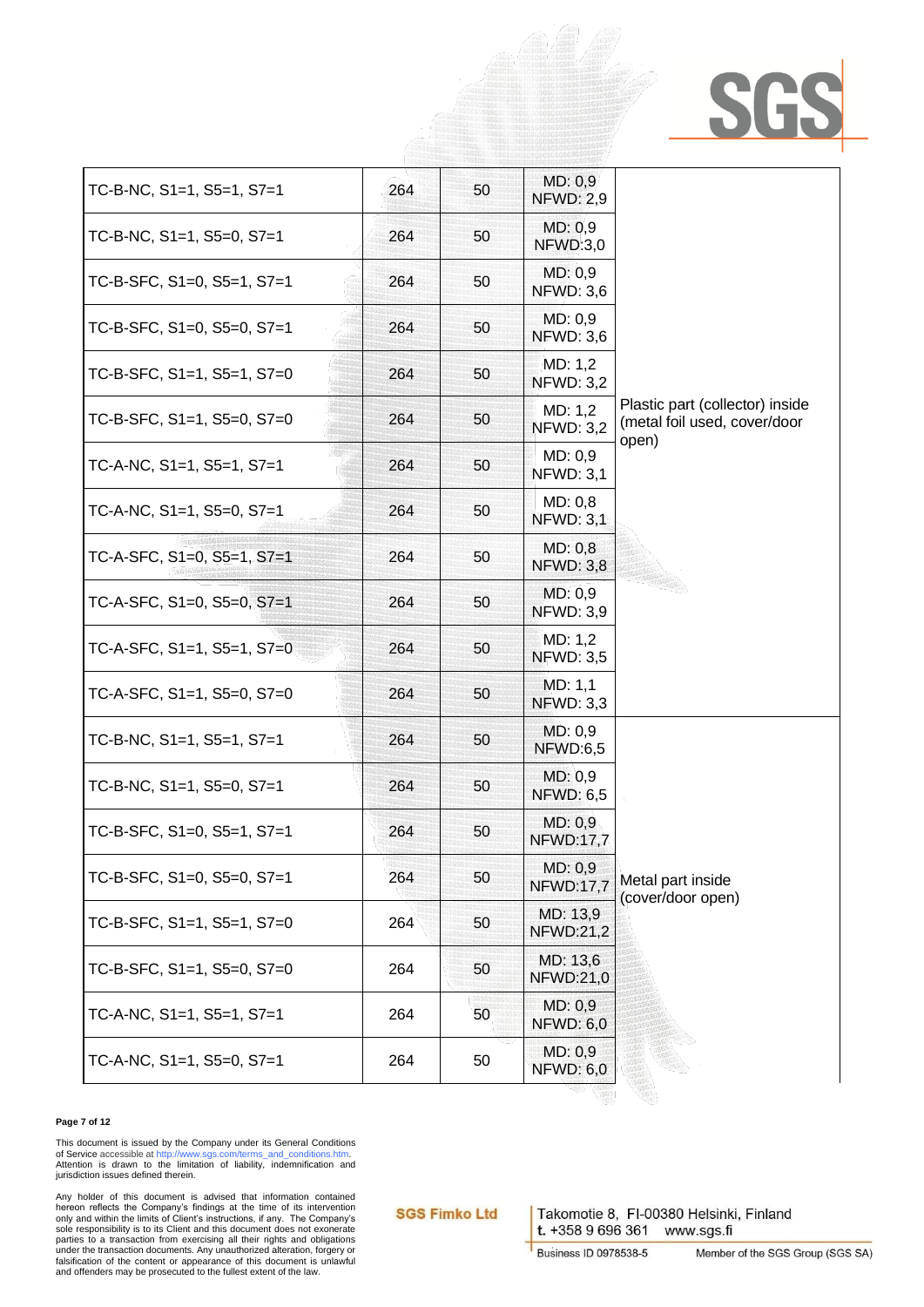| TC-A-SFC, S1=0, S5=1, S7=1         | 264 | 50 | MD: 0,9<br><b>NFWD:16,7</b>  |                                                                     |  |
|------------------------------------|-----|----|------------------------------|---------------------------------------------------------------------|--|
| TC-A-SFC, S1=0, S5=0, S7=1         | 264 | 50 | MD: 0.9<br><b>NFWD:16,6</b>  |                                                                     |  |
| TC-A-SFC, S1=1, S5=1, S7=0         | 264 | 50 | MD:15,0<br><b>NFWD:20,9</b>  |                                                                     |  |
| TC-A-SFC, S1=1, S5=0, S7=0         | 264 | 50 | MD: 14,6<br><b>NFWD:20,6</b> |                                                                     |  |
| TC-B-NC, S1=1, S5=1, S7=1          | 264 | 50 | MD: 0,9<br><b>NFWD: 4,1</b>  |                                                                     |  |
| TC-B-NC, $S1=1$ , $S5=0$ , $S7=1$  | 264 | 50 | MD: 0.9<br><b>NFWD: 4,1</b>  |                                                                     |  |
| TC-B-SFC, S1=0, S5=1, S7=1         | 264 | 50 | MD: 0,9<br><b>NFWD: 4,8</b>  |                                                                     |  |
| TC-B-SFC, S1=0, S5=0, S7=1         | 264 | 50 | MD: 0,9<br><b>NFWD: 4,8</b>  |                                                                     |  |
| TC-B-SFC, $S1=1$ , $S5=1$ , $S7=0$ | 264 | 50 | MD: 1,5<br><b>NFWD: 4,4</b>  |                                                                     |  |
| TC-B-SFC, $S1=1$ , $S5=0$ , $S7=0$ | 264 | 50 | MD: 1,5<br><b>NFWD: 4,4</b>  | Enclosure, above black<br>ventilation openings (metal foil<br>used) |  |
| TC-A-NC, S1=1, S5=1, S7=1          | 264 | 50 | MD: 0,8<br><b>NFWD: 4,1</b>  |                                                                     |  |
| TC-A-NC, $S1=1$ , $S5=0$ , $S7=1$  | 264 | 50 | MD: 0,8<br><b>NFWD: 4,1</b>  |                                                                     |  |
| TC-A-SFC, $S1=0$ , $S5=1$ , $S7=1$ | 264 | 50 | MD: 0,8<br><b>NFWD: 4,9</b>  |                                                                     |  |
| TC-A-SFC, S1=0, S5=0, S7=1         | 264 | 50 | MD: 0,8<br><b>NFWD: 4,9</b>  |                                                                     |  |
| TC-A-SFC, S1=1, S5=1, S7=0         | 264 | 50 | MD: 1,7<br><b>NFWD: 4,5</b>  |                                                                     |  |
| TC-A-SFC, S1=1, S5=0, S7=0         | 264 | 50 | MD: 1,6<br><b>NFWD: 4,5</b>  |                                                                     |  |
| TC-B-NC, S1=1, S5=1, S7=1          | 264 | 50 | MD: 0,2<br><b>NFWD: 4,6</b>  | Between enclosure, above                                            |  |
| TC-B-NC, S1=1, S5=0, S7=1          | 264 | 50 | MD: 0,2<br><b>NFWD: 4,6</b>  | ventilation openings in top<br>(metal foil used) and enclosure,     |  |
| TC-B-SFC, S1=0, S5=1, S7=1         | 264 | 50 | MD: 0,3<br><b>NFWD: 5,4</b>  | side (metal foil used)                                              |  |
| TC-B-SFC, S1=0, S5=0, S7=1         | 264 | 50 | MD: 0,2<br><b>NFWD: 5,6</b>  |                                                                     |  |
|                                    |     |    |                              |                                                                     |  |

### **Page 8 of 12**

This document is issued by the Company under its General Conditions<br>of Service accessible a[t http://www.sgs.com/terms\\_and\\_conditions.htm.](http://www.sgs.com/terms_and_conditions.htm)<br>Attention is drawn to the limitation of liability, indemnification and jurisdiction issues defined therein.

Any holder of this document is advised that information contained<br>hereon reflects the Company's findings at the time of its intervention<br>only and within the limits of Client's instructions, if any. The Company's<br>sole respo falsification of the content or appearance of this document is unlawful and offenders may be prosecuted to the fullest extent of the law.

**SGS Fimko Ltd**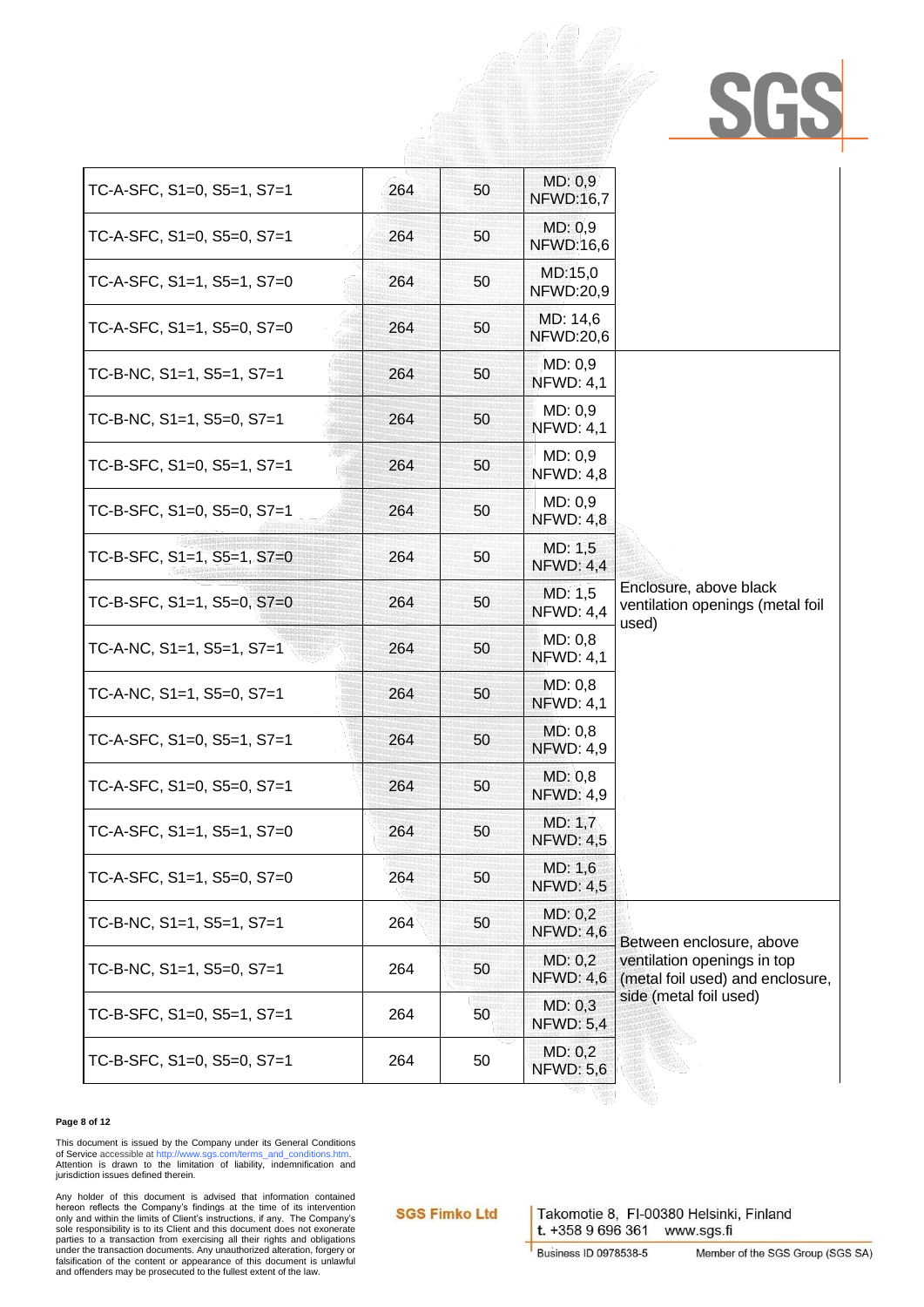| TC-B-SFC, $S1=1$ , $S5=1$ , $S7=0$ | 264 | 50 | MD: 1,8<br><b>NFWD: 5,1</b> |                                                                                        |
|------------------------------------|-----|----|-----------------------------|----------------------------------------------------------------------------------------|
| TC-B-SFC, S1=1, S5=0, S7=0         | 264 | 50 | MD: 1,6<br><b>NFWD: 5,0</b> |                                                                                        |
| TC-A-NC, $S1=1$ , $S5=1$ , $S7=1$  | 264 | 50 | MD: 0,2<br><b>NFWD: 4,1</b> |                                                                                        |
| TC-A-NC, $S1=1$ , $S5=0$ , $S7=1$  | 264 | 50 | MD: 0,2<br><b>NFWD: 4,1</b> |                                                                                        |
| TC-A-SFC, S1=0, S5=1, S7=1         | 264 | 50 | MD: 0,2<br><b>NFWD: 4,8</b> |                                                                                        |
| TC-A-SFC, S1=0, S5=0, S7=1         | 264 | 50 | MD: 0,2<br><b>NFWD: 4,8</b> |                                                                                        |
| TC-A-SFC, S1=1, S5=1, S7=0         | 264 | 50 | MD: 0,4<br><b>NFWD: 3,8</b> |                                                                                        |
| TC-A-SFC, S1=1, S5=0, S7=0         | 264 | 50 | MD: 0,4<br><b>NFWD: 3,8</b> |                                                                                        |
| TC-B-NC, S1=1, S5=1, S7=1          | 264 | 50 | MD: 0,5<br><b>NFWD: 2,8</b> |                                                                                        |
| TC-B-NC, S1=1, S5=0, S7=1          | 264 | 50 | MD: 0,5<br><b>NFWD: 2,8</b> |                                                                                        |
| TC-B-SFC, $S1=0$ , $S5=1$ , $S7=1$ | 264 | 50 | MD: 0,6<br><b>NFWD: 4,1</b> |                                                                                        |
| TC-B-SFC, S1=0, S5=0, S7=1         | 264 | 50 | MD: 0,6<br><b>NFWD: 4,1</b> |                                                                                        |
| TC-B-SFC, S1=1, S5=1, S7=0         | 264 | 50 | MD: 0,8<br><b>NFWD: 1,7</b> |                                                                                        |
| TC-B-SFC, S1=1, S5=0, S7=0         | 264 | 50 | MD: 0,8<br><b>NFWD: 1,7</b> | Between enclosure, above<br>ventilation openings in top<br>(metal foil used) and metal |
| TC-A-NC, S1=1, S5=1, S7=1          | 264 | 50 | MD: 0,5<br><b>NFWD: 2,7</b> | parts inside (cover/door open)                                                         |
| TC-A-NC, S1=1, S5=0, S7=1          | 264 | 50 | MD: 0,5<br><b>NFWD: 2,6</b> |                                                                                        |
| TC-A-SFC, S1=0, S5=1, S7=1         | 264 | 50 | MD: 0,6<br><b>NFWD: 3,8</b> |                                                                                        |
| TC-A-SFC, S1=0, S5=0, S7=1         | 264 | 50 | MD:0,5<br><b>NFWD: 3,8</b>  |                                                                                        |
| TC-A-SFC, S1=1, S5=1, S7=0         | 264 | 50 | MD: 0,9<br><b>NFWD: 1,7</b> |                                                                                        |
| TC-A-SFC, S1=1, S5=0, S7=0         | 264 | 50 | MD: 0,9<br><b>NFWD: 1,7</b> |                                                                                        |

### **Page 9 of 12**

This document is issued by the Company under its General Conditions<br>of Service accessible a[t http://www.sgs.com/terms\\_and\\_conditions.htm.](http://www.sgs.com/terms_and_conditions.htm)<br>Attention is drawn to the limitation of liability, indemnification and jurisdiction issues defined therein.

Any holder of this document is advised that information contained<br>hereon reflects the Company's findings at the time of its intervention<br>only and within the limits of Client's instructions, if any. The Company's<br>sole respo parties to a transaction from exercising all their rights and obligations under the transaction documents. Any unauthorized alteration, forgery or falsification of the content or appearance of this document is unlawful and offenders may be prosecuted to the fullest extent of the law.

**SGS Fimko Ltd**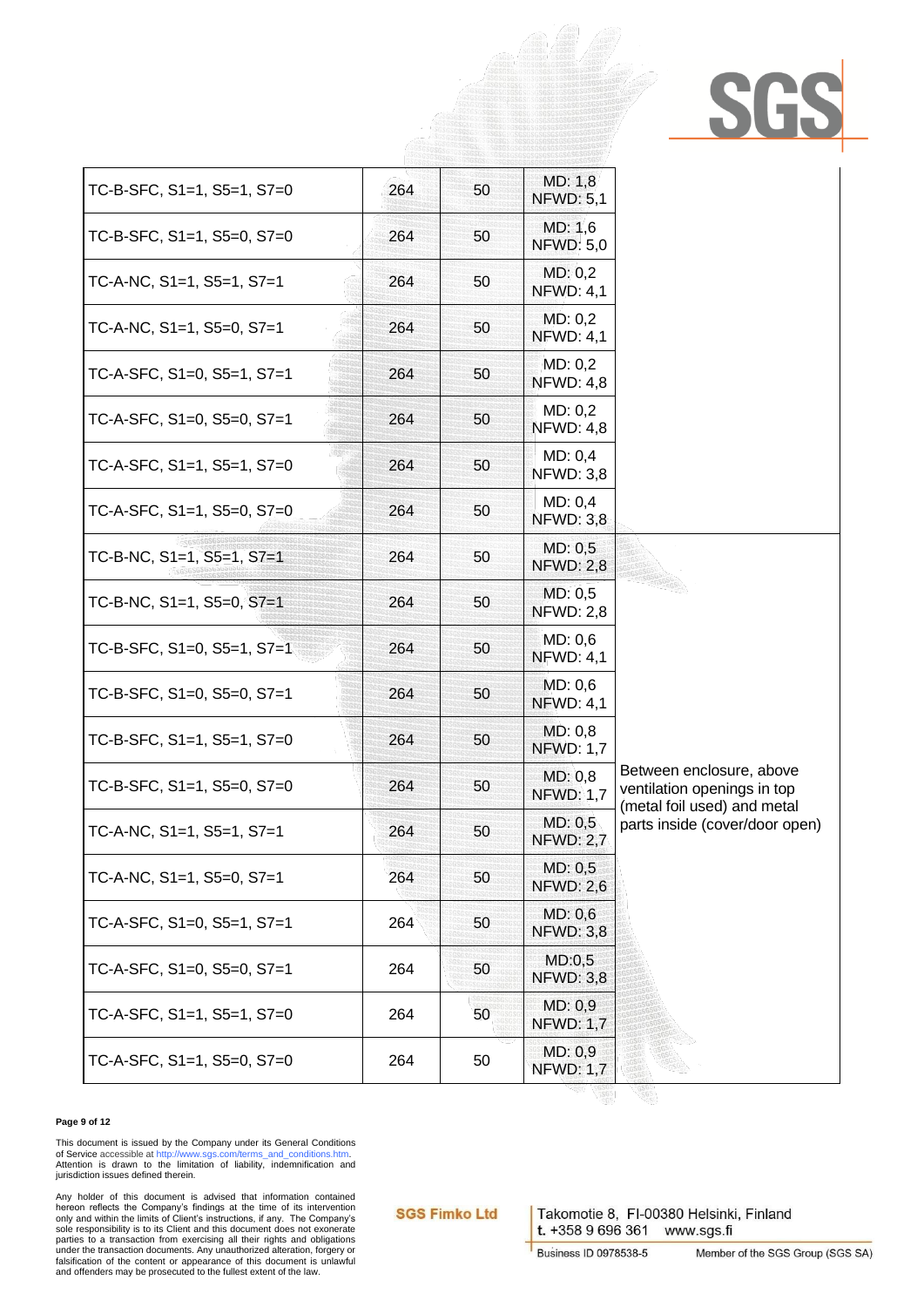### SG

### **Supplementary information:**

Before humidity conditioning: Tested on 7.4.2020/MAJ (21,5°C, 17,5%, 1000,3mbar). After humidity conditioning: Tested on 9.4.2020/MAJ (22,5°C, 13,7%, 990,3mbar) Testing devices: 9005, 9088, 9728, 9101, 9832, 9275, 4331.

Humidity conditioning (30°C, 93%): 7.-9.4.2020 (48h).

Ratings of the equipment: 220-240V~/50Hz, IP20.

Note 1: For EARTH LEAKAGE CURRENT see 8.7.3 d) and 8.7.4.5;

Note 2: For TOUCH CURRENT see 8.7.3 c) and 8.7.4.6;

Note 3: For PATIENT LEAKAGE CURRENT SEE 8.7.3.b) and 8.7.4.7

Note 4: Total PATIENT LEAKAGE CURRENT values are only relative to equipment with multiple APPLIED PARTS of the same type. See 8.7.4.7 h). The individual APPLIED PARTS complied with the PATIENT LEAKAGE CURRENT values.

Note 5: In addition to conditions indicated in the Table, tests conducted at operating temperature and after humidity preconditioning of 5.7, EQUIPMENT energized in stand-by condition and fully operating, max rated supply frequency, at 110 % of the max RATED MAINS VOLTAGE, and after relevant tests of Clause 11.6 (i.e., overflow, spillage, leakage, ingress of water and particulate matter, cleaning & disinfection, & sterilization).

ER - Earth leakage current

- TC Touch current
- P Patient leakage current
- PA Patient auxiliary current
- TP Total Patient current

PM - Patient leakage current with mains on the applied parts

MD - Measuring device

A - After humidity conditioning B - Before humidity conditioning 1 - Switch closed or set to normal polarity 0 - Switch open or set to reversed polarity NC - Normal condition SFC - Single fault condition NFWD - Non-frequency weighed device



Picture 1. Marking plate of tested product

#### **Page 10 of 12**

This document is issued by the Company under its General Conditions of Service accessible at http://www.sos.com/terms.and.conditions.htm of Service accessible at http: Attention is drawn to the limitation of liability, indemnification and jurisdiction issues defined therein.

Any holder of this document is advised that information contained hereon reflects the Company's findings at the time of its intervention only and within the limits of Client's instructions, if any. The Company's sole responsibility is to its Client and this document does not exonerate parties to a transaction from exercising all their rights and obligations under the transaction documents. Any unauthorized alteration, forgery or falsification of the content or appearance of this document is unlawful and offenders may be prosecuted to the fullest extent of the law.

### **SGS Fimko Ltd**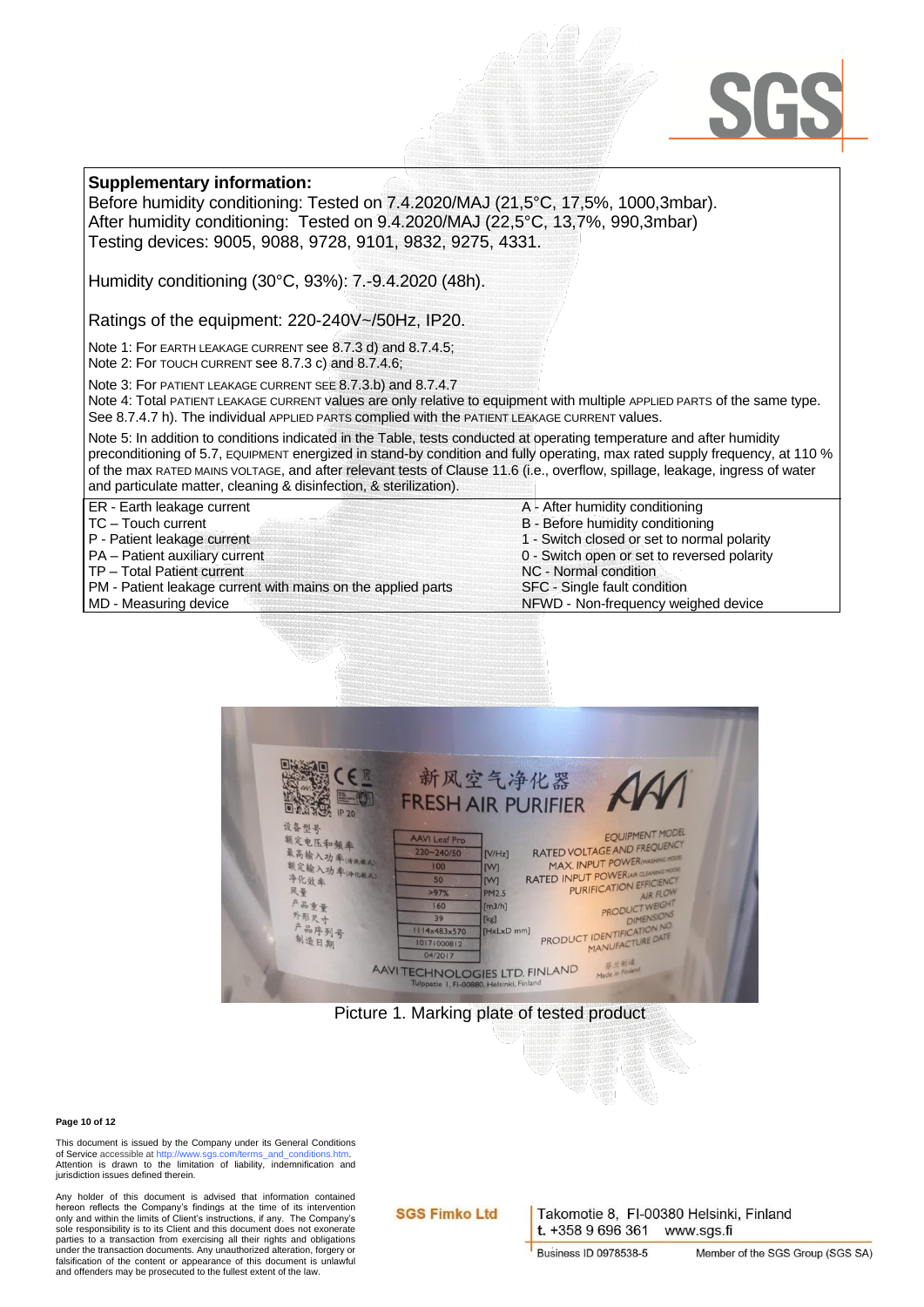



Picture 2. Tested product

#### **Page 11 of 12**

This document is issued by the Company under its General Conditions<br>of Service accessible a[t http://www.sgs.com/terms\\_and\\_conditions.htm.](http://www.sgs.com/terms_and_conditions.htm)<br>Attention is drawn to the limitation of liability, indemnification and jurisdiction issues defined therein.

Any holder of this document is advised that information contained<br>hereon reflects the Company's findings at the time of its intervention<br>only and within the limits of Client's instructions, if any. The Company's<br>sole respo parties to a transaction from exercising all their rights and obligations under the transaction documents. Any unauthorized alteration, forgery or falsification of the content or appearance of this document is unlawful and offenders may be prosecuted to the fullest extent of the law.

### **SGS Fimko Ltd**

Takomotie 8, FI-00380 Helsinki, Finland t. +358 9 696 361 www.sgs.fi

**Business ID 0978538-5**